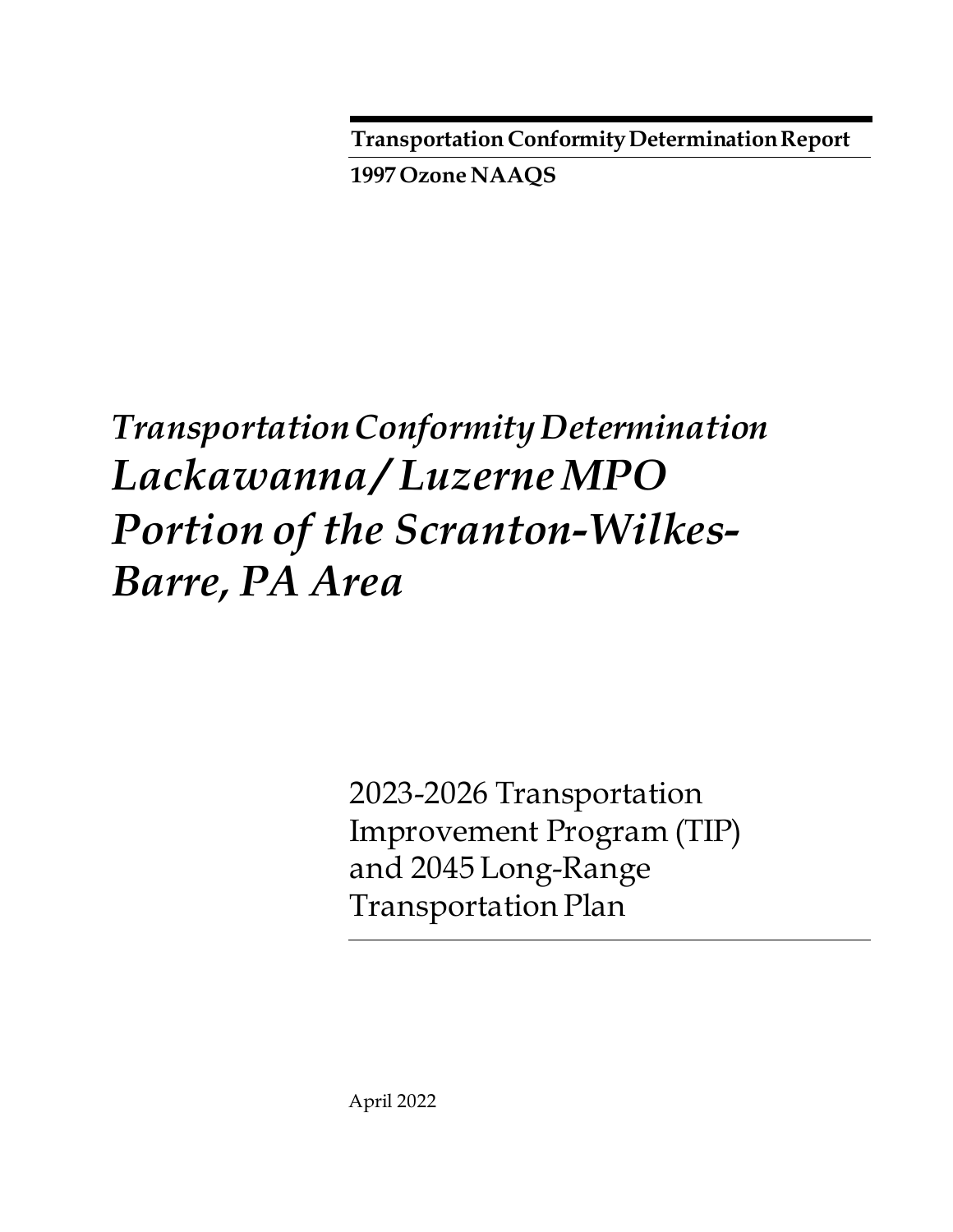## **Table of Contents**

APPENDIX A: Regionally Significant Project List (Lackawanna and Luzerne Counties)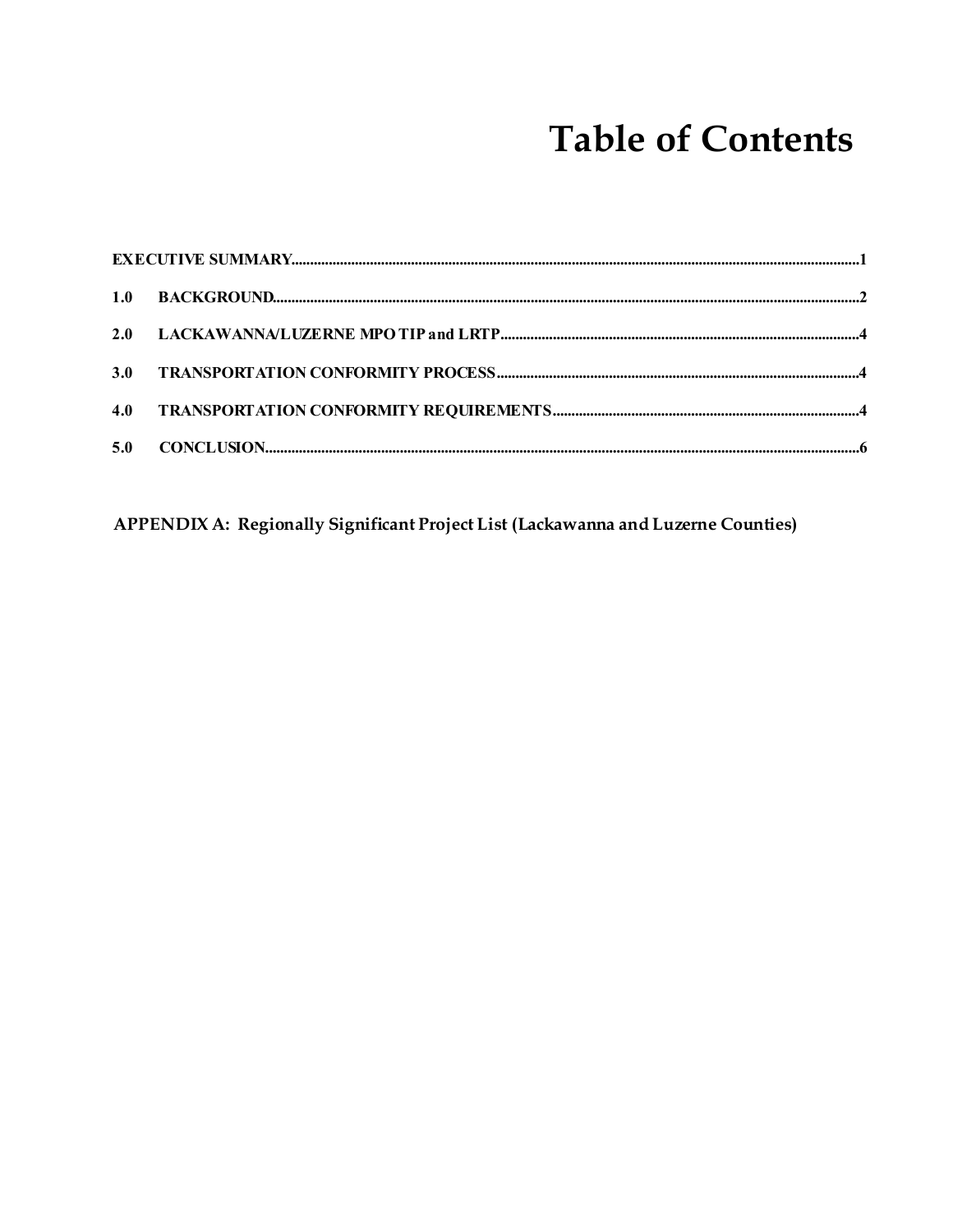### <span id="page-2-0"></span>**Executive Summary**

As part of its transportation planning process, the Lackawanna/Luzerne Metropolitan Planning Organization(MPO) completed a transportation conformity determination forthe 2023-2026 Transportation Improvement Program (TIP) and the 2045 Long-Range Transportation Plan (LRTP). This report documents that the TIP and LRTP meets the federal transportation conformity requirements in 40 CFR Part 93. Note that conformity for the LRTP is being reaffirmed to address the 4-year frequency requirement for conformity; and there are no changes to the LRTP.

Clean Air Act (CAA) section 176(c) (42 U.S.C. 7506(c)) requires that federally funded or approved highway and transit activities are consistent with ("conform to") the purpose of the State Implementation Plan (SIP). Conformity to the purpose of the SIP means that transportation activities will not cause or contribute to new air quality violations, worsen existing violations, or delay timely attainment of the relevant NAAQS or any interim milestones. EPA's transportationconformity rules establish the criteria and procedures for determining whether metropolitan transportation plans, transportation improvement programs (TIPs), and federally supported highway and transit projects conform to the SIP.

On February 16, 2018, the United States Court of Appeals for the District of Columbia Circuit in *South Coast Air Quality Mgmt. District v. EPA*("*South Coast II*," 882 F.3d 1138) held that transportation conformity determinations must be made in areas that were either nonattainment or maintenance for the 1997 ozone national ambient air quality standard (NAAQS) and attainment for the 2008 ozone NAAQS when the 1997 ozone NAAQS was revoked. These conformity determinations are required in these areas after February 16, 2019.The *Scranton-Wilkes-Barre, PA*area (encompassing both Lackawanna and Luzerne counties) was maintenance at the time of the 1997 ozone NAAQS revocation on April 6, 2015 and was also designated attainment for the 2008 ozone NAAQS on May 21, 2012. Therefore, per the South Coast II decision, this conformity determination is being made for the 1997 ozone NAAQS.

This conformity determination was completed consistent with CAA requirements, existing associated regulations at 40 CFR Parts 51.390 and 93, and the *South Coast II* decision, according to EPA's *Transportation Conformity Guidance for the South Coast II Court Decision*issued on November 29, 2018.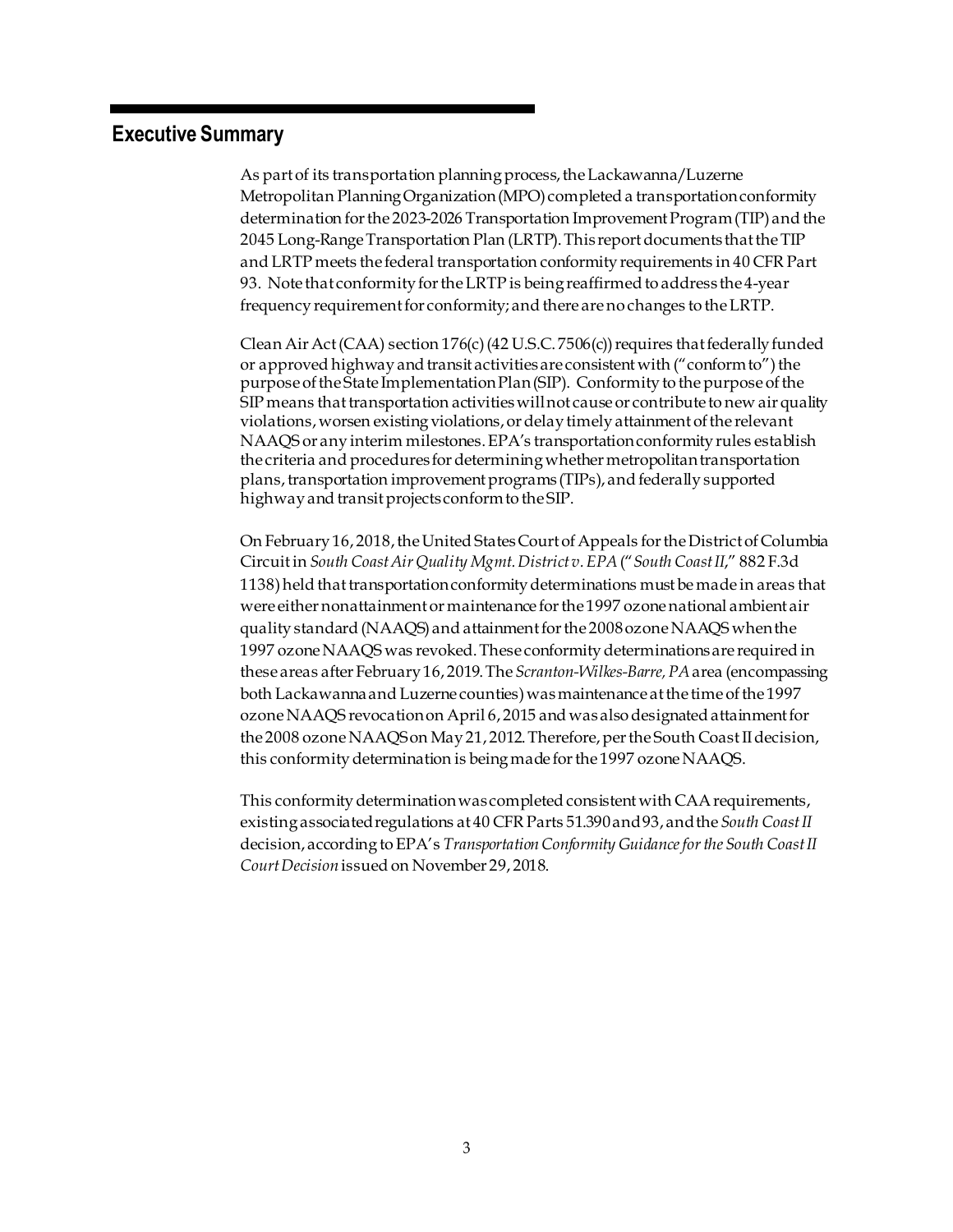### <span id="page-3-0"></span>**1.0 Background**

### **1.1 Transportation Conformity Process**

The concept of transportation conformity was introduced in the CAA of 1977, which included a provision to ensure that transportation investments conform to a State Implementation Plan (SIP) for meeting the Federal air quality standards. Conformity requirements were made substantially more rigorous in the CAA Amendments of 1990. The transportation conformity regulations that detail implementation of the CAA requirements were first issued in November 1993, and have been amended several times. The regulations establish the criteria and procedures for transportation agencies to demonstrate that air pollutant emissions from metropolitan transportation plans, transportation improvement programs and projects are consistent with ("conform to") the State's air quality goals in the SIP. This document has been prepared for State and local officials who are involved in decision making on transportation investments.

Transportation conformity is required under CAA Section 176(c) to ensure that Federally-supported transportation activities are consistent with ("conform to") the purpose of a State's SIP. Transportation conformity establishes the framework for improving air quality to protect public health and the environment. Conformity to the purpose of the SIP means Federal Highway Administration (FHWA) and Federal Transit Administration (FTA) funding and approvals are given to highway and transit activities that will not cause new air quality violations, worsen existing air quality violations, or delay timely attainment of the relevant air quality standard, or any interim milestone.

### **1.2 National Ambient Air Quality Standards**

The CAA requires the EPA to set NAAQS for pollutants considered harmful to public health and the environment. A nonattainment area is any area that does not meet the primary or secondary NAAQS. Once a nonattainment area meets the standards and additional redesignation requirements in the CAA [Section] 107(d)(3)(E)], EPA will designate the area as a maintenance area.

Both Lackawanna and Luzerne counties are currently designated as part of a maintenance area under the 1997 8-hour ozone NAAQS. The counties are in attainment of the 2008 and 2015 8-hour ozone, 2006 24-hour PM2.5 and 2012 annual PM2.5 NAAQS. Transportation conformity requires nonattainment and maintenance areas to demonstrate that all future transportation projects will not prevent an area from reaching its air quality attainment goals.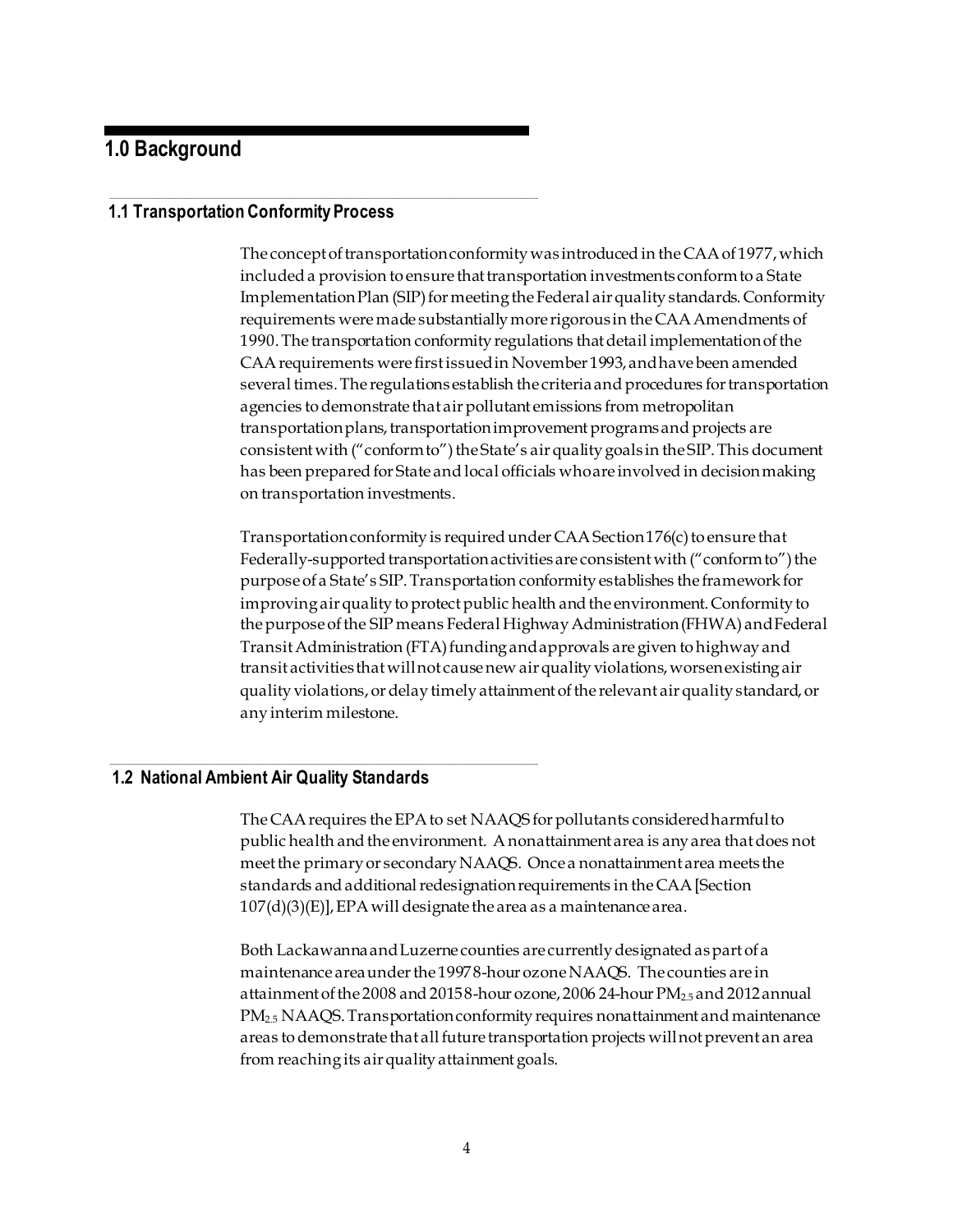#### 1997 8-hour Ozone NAAQS

The EPA published the 1997 8-hour ozone NAAQS on July 18, 1997 (62 FR 38856), with an effective date of September 16, 1997. An area was in nonattainment of the 1997 8-hour ozone NAAQS if the 3-year average of the individual fourth highest air quality monitor readings, averaged over 8 hours throughout the day, exceeded the NAAQS of 0.08 parts per million (ppm). On May 21, 2013, the EPA published a rule revoking the 1997 8-hour ozone NAAQS, for the purposes of transportation conformity, effective one year after the effective date of the 2008 8-hour ozone NAAQS area designations (77 FR 30160).

On February 16, 2018, the D.C. Circuit reached a decision in South Coast Air Quality Management District v. EPA, Case No. 15-1115. In that decision, the court vacated major portions of the final rule that established procedures for transitioning from the 1997 ozone NAAQS to the stricter 2008 ozone NAAQS. By court decision, Lackawanna and Luzerne counties were designated as part of the *Scranton-Wilkes-Barre, PA* "orphan" maintenance area since the area was maintenance for the 1997 ozone NAAQS at the time of its revocation (80 FR 12264, March 6, 2015) and was designated attainment for the 2008 NAAQS in EPA's original designations for this NAAQS (77 FR 30160, May 21, 2012).

### 2008 and 2015 8-hour Ozone NAAQS

The EPA published the 2008 8-hour ozone NAAQS on March 27, 2008 (73 FR 16436), with an effective date of May 27, 2008. EPA revised the ozone NAAQS by strengthening the standard to 0.075 ppm. Thus, an area is in nonattainment of the 2008 8-hour ozone NAAQS if the 3-year average of the individual fourth highest air quality monitor readings, averaged over 8 hours throughout the day, exceeds the NAAQS of 0.075 ppm. Lackawanna and Luzerne counties were designated as an attainment area under the 2008 8-hour ozone NAAQS, effective July 20, 2012 (77 FR 30088).

In October 2015, based on its review of the air quality criteria for ozone and related photochemical oxidants, the EPA revised the primary and secondary NAAQS for ozone to provide requisite protection of public health and welfare, respectively (80 FR 65292). The EPA revised the levels of both standards to 0.070 ppm, and retained their indicators, forms (fourth-highest daily maximum, averaged across three consecutive years) and averaging times (eight hours). Under the Clean Air Act, the EPA administrator is required to make all attainment designations within two years after a final rule revising theNAAQS is published. Lackawanna and Luzerne counties are in attainment of the 2015 8-hour ozone NAAQS.

### <span id="page-4-0"></span>**2.0 LACKAWANNA/LUZERNE MPO TIP and LRTP**

MPOs and Rural Planning Organizations (RPOs) each develop a TIP at the local level, which reflects the first four years of the Pennsylvania Department of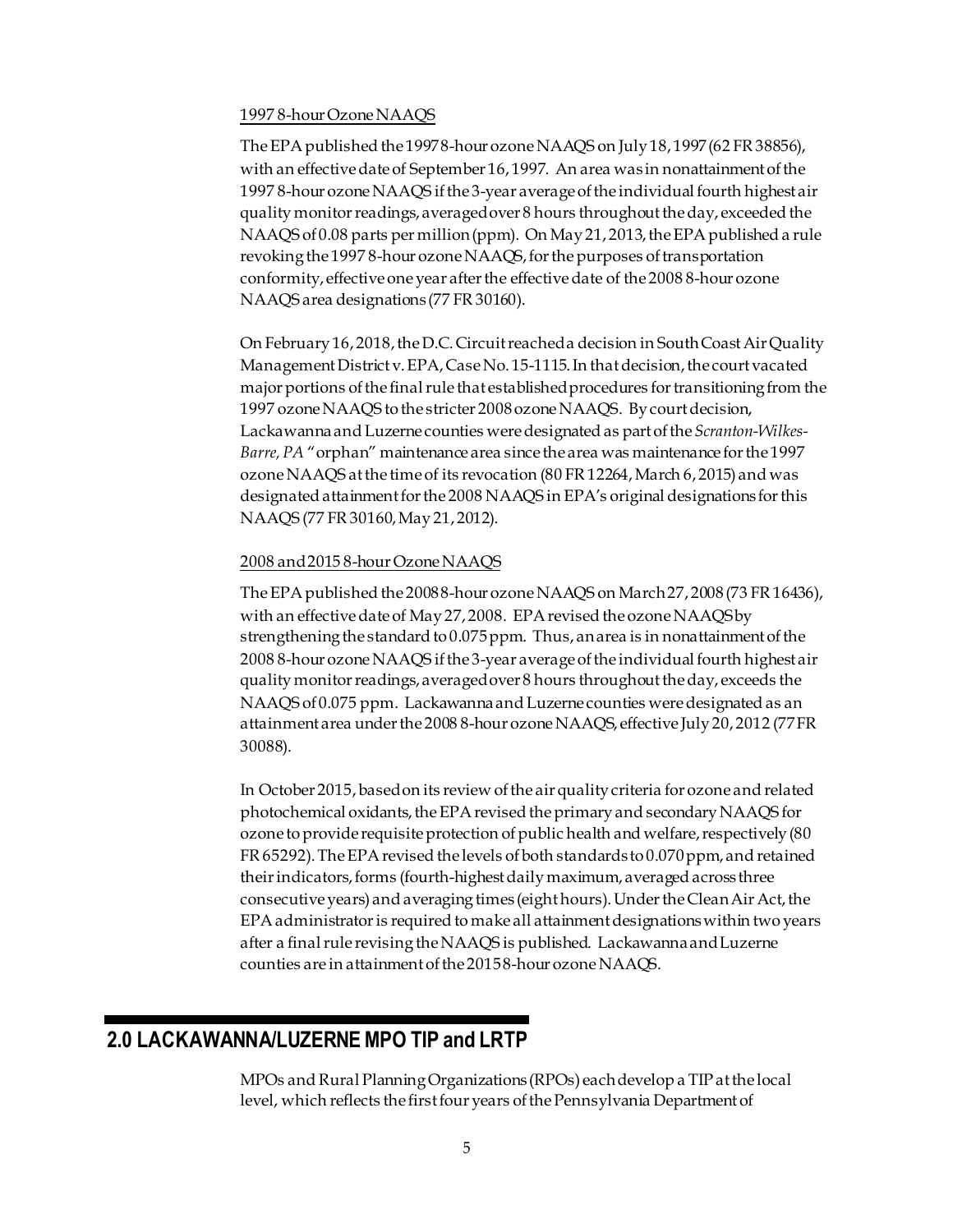Transportation (PennDOT) Twelve Year Program (TYP). The Statewide Transportation Improvement Program (STIP) covers the entire state and includes the individual TIPs representing each Planning Partner. Federal Law requires TIPs to be updated at least every four years. Pennsylvania's MPOs and RPOs update their TIPs every two years during the TYP update process.

The Long Range Transportation Plan (LRTP) serves as the official transportation plan for a metropolitan area. The LRTP documents the current and future transportation demand and identifies long-term improvements and projects to meet those needs. Th[e Lackawanna/Luzerne MPO LRTP](https://www.lltsmpo.com/documents-resources/) guides decision-making about transportation improvements in the county. The planning factors specified in federal regulations provide the framework for developing an LRTP. In addition, PennDOT provides guidance to help MPOs prepare LRTPs, and local policies and plans play a role in LRTP development to ensure transportation investments address current and future needs.

The February 16, 2018, South Coast vs. EPA Court decision did not vacate EPA's revocation of the 1997 ozone standard and the decision does not change the area's attainment status. Therefore, while such areas might be required to meet conformity requirements as part of anti-backsliding controls, such areas are not considered nonattainment or maintenance areas under the Transportation Planning Rule (23 CFR 450.104). Such areas continue to complete 5-year plan update cycles as described in 23 CFR 450.324(c). The 5-year metropolitan transportation plan update cycle continues to apply from the date of the most recent MPO metropolitan transportation plan adoption (not the most recent FHWA/FTA conformity determination). While these areas have a 5-year plan cycle for transportation planning purposes, as a result of the court decision they must still meet the 4-year frequency requirements for conformity determinations on TIPs and LRTPsas required by 40 CFR 93.104.

**Appendix A**provides a listing of the regional significant projects that are funded in the TIP and LRTP within Lackawanna and Luzerne counties. Regionally significant projects include transportation projects (other than exempt projects as defined under 40 CFR 93.126-127) that areon a facility which serves regional transportation needs.

### <span id="page-5-0"></span>**3.0 Transportation Conformity Process**

Per the court's decision in *South Coast II*, beginning February 16, 2019, a transportation conformity determination for the 1997 ozone NAAQS will be needed in [1](#page-5-1)997 ozone NAAQS nonattainment and maintenance areas identified by EPA<sup>1</sup> for certain transportation activities, including updated or amended TIPs and LRTPs. Once US DOT makes its 1997 ozone NAAQS conformity determination, conformity will be required no less frequently than every four years. This conformity determination report will address transportation conformity for the Lackawanna/LuzerneMPO2023-2026 TIP and 2045 LRTP.

<span id="page-5-1"></span><sup>1</sup> The areas identified can be found in EPA's "Transportation Conformity Guidance for the South Coast II Court Decision, EPA420-B-18-050, available on the web at: [www.epa.gov/state-and-local-transportation/policy-and-technical-guidance-state-and](http://www.epa.gov/state-and-local-transportation/policy-and-technical-guidance-state-and-local-transportation)[local-transportation .](http://www.epa.gov/state-and-local-transportation/policy-and-technical-guidance-state-and-local-transportation)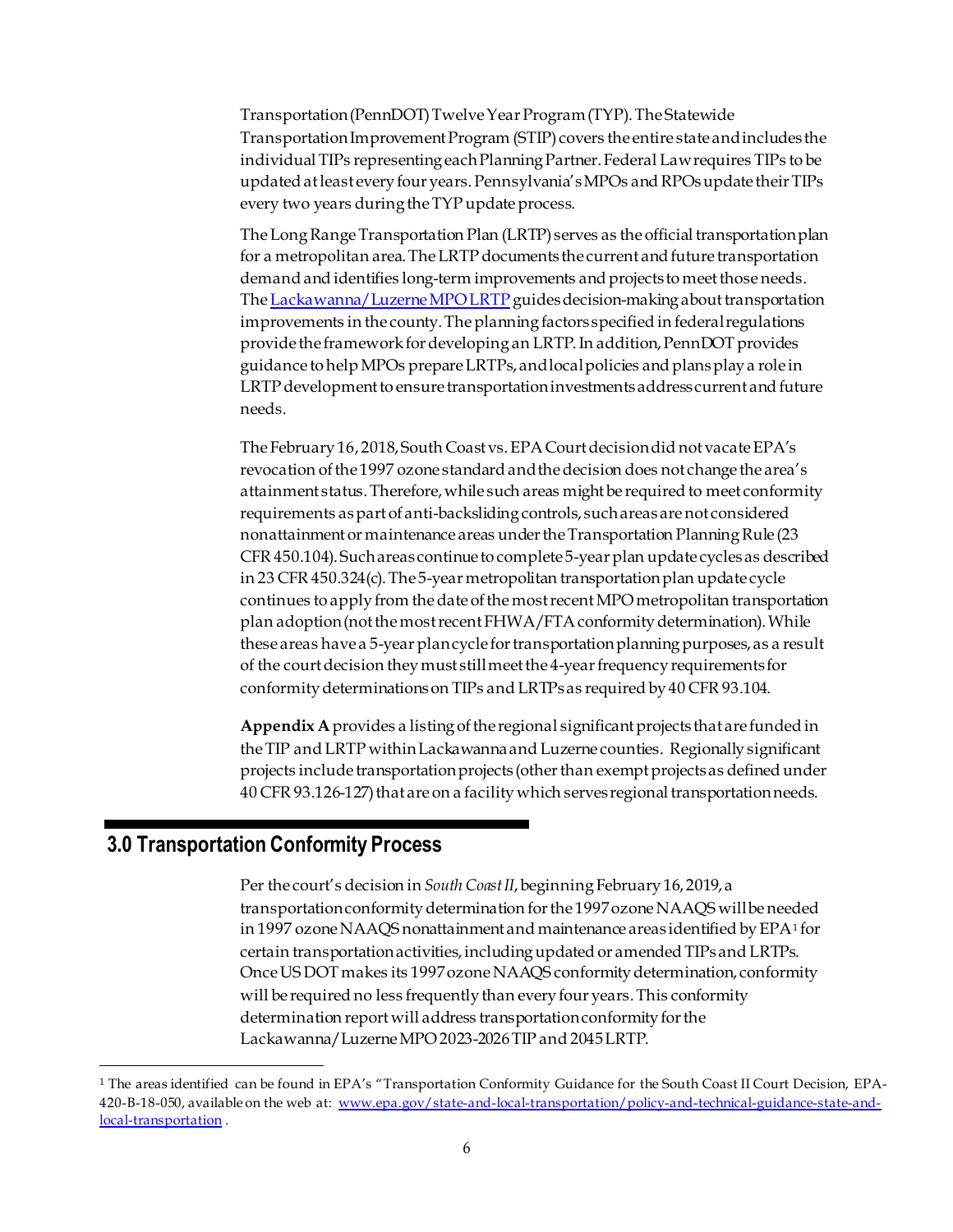### **4.0 Transportation Conformity Requirements**

### **4.1 Overview**

On November 29, 2018, EPA issued **Transportation Conformity Guidance for the South Coast II Court Decision**[2](#page-6-0) (EPA-420-B-18-050, November 2018) that addresses how transportation conformity determinations can be made in areas that were nonattainment or maintenance for the 1997 ozone NAAQS when the 1997 ozone NAAQS was revoked, but were designated attainment for the 2008 ozone NAAQSin EPA's original designations for this NAAQS (May 21, 2012).

The transportation conformity regulation at 40 CFR 93.109 sets forth the criteria and procedures for determining conformity. The conformity criteria forTIPs and LRTPs include: latest planning assumptions (93.110), latest emissions model (93.111), consultation (93.112), transportation control measures (93.113(b) and (c), and emissions budget and/or interim emissions (93.118 and/or 93.119). For the 1997 ozone NAAQS areas, transportation conformity for TIPs and LRTPs for the 1997 ozone NAAQS can be demonstrated without a regional emissions analysis, per 40 CFR 93.109(c). This provision states that the regional emissions analysis requirement applies one year after the effective date of EPA's nonattainment designation for a NAAQS and until the effective date of revocation of such NAAQS for an area. The 1997 ozone NAAQS revocation was effective on April 6, 2015, and the *South Coast II* court upheld the revocation. As no regional emission analysis is required for this conformity determination, there is no requirement to use the latest emissions model, or budget or interim emissions tests.

Therefore, transportation conformity for the 1997 ozone NAAQS can be demonstrated by showing the remaining requirements in Table 1 in 40 CFR 93.109 have been met. These requirements, whichare laid out in Section 2.4 of EPA's guidance and addressed below, include:

- Latest planning assumptions (93.110)
- Consultation (93.112)
- Transportation Control Measures (93.113)
- Fiscal constraint (93.108)

### **4.2 Latest Planning Assumptions**

The use of latest planning assumptions in 40 CFR 93.110 of the conformity rule generally applies to a regional emissions analysis. In the 1997 ozone NAAQS areas, the use of latest planning assumptions requirement applies to assumptions about transportation control measures (TCMs) in an approved SIP. However, the*Scranton-*

<span id="page-6-0"></span><sup>&</sup>lt;sup>2</sup> Available from [Policy and Technical Guidance for State and Local Transportation | US EPA](https://www.epa.gov/state-and-local-transportation/policy-and-technical-guidance-state-and-local-transportation)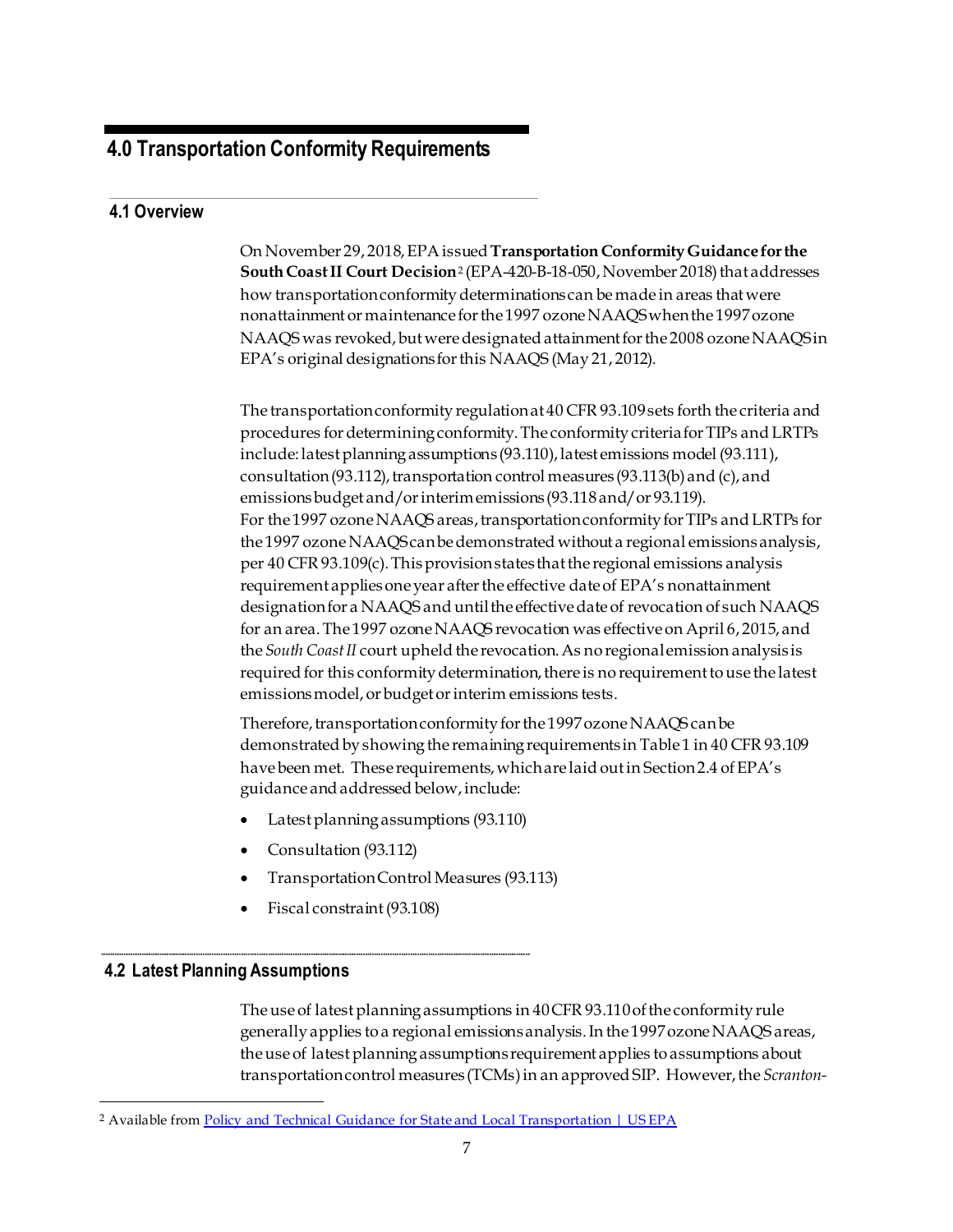*Wilkes-Barre, PA*SIP maintenance plan does not include any TCMs.

### **4.3 Consultation Requirements**

The consultation requirements in 40 CFR 93.112 were addressed both for interagency consultation and public consultation.

As required by the federal transportation conformity rule, the conformity process includes a significant level of cooperative interaction among federal, state, and local agencies. For this air quality conformity analysis, interagency consultation was conducted as required by the Pennsylvania Conformity SIP. This included conference call(s) or meeting(s) of the Pennsylvania Transportation-Air Quality Work Group (including the Pennsylvania Department of Transportation (PennDOT), DEP, EPA, FHWA, FTA and representatives from larger MPOs within the state).

Meeting and conference calls were conducted on October 28, 2021, and January 27, 2022,to review all planning assumptions and to discuss the template and content for transportation conformity analyses in 1997 ozone orphan areas.

TheTIP and associated conformity determination has undergone the public participation requirements as well as the comment and response requirements according to the procedures established in compliance with 23 CFR part 450, Lackawanna/Luzerne MPO's Public Participation Plan, and Pennsylvania's Conformity SIP. The draft document was made available for a 30-day public review and comment period, which included a public meeting.

### **4.4 Fiscal Constraint**

The planning regulations, Sections 450.324(f)(11) and 450.326(j), require the transportation plan to be financially constrained while the existing transportation system is being adequately operated and maintained. Only projects for which construction and operating funds are reasonably expected to be available are included. The Lackawanna/Luzerne MPO,in conjunction with PennDOT, FHWA and FTA, has developed an estimate of the cost to maintain and operate existing roads, bridges and transit systems in the region and have compared the cost with the estimated revenues and maintenance needs of the new roads over the same period. The Lackawanna/Luzerne MPOTIP and LRTP has been determined to be financially constrained.

### <span id="page-7-0"></span>**5.0 Conclusion**

The conformity determination process completed for the Lackawanna/Luzerne MPO TIP and LRTP demonstrates that these planning documents meet the Clean Air Act and Transportation Conformity rule requirements for the 1997 ozone NAAQS.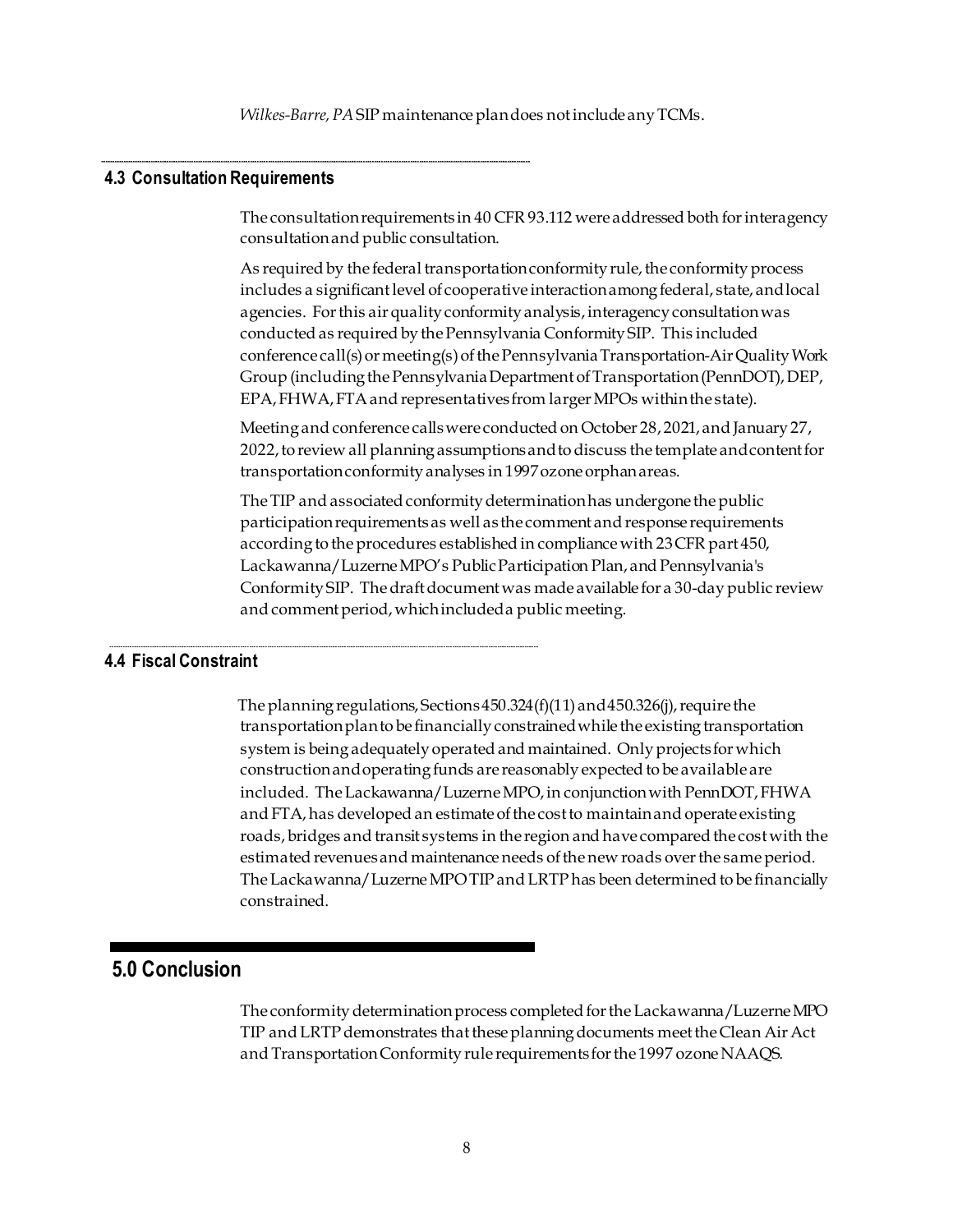## **Appendix A** *Regionally Significant Project List Lackawanna and Luzerne Counties*

| Project Name                                                                 | Description                                                                                                                                                                                                                                                                                                                                                                                                                                                                                                      | Municipality                                                                  |  |  |  |
|------------------------------------------------------------------------------|------------------------------------------------------------------------------------------------------------------------------------------------------------------------------------------------------------------------------------------------------------------------------------------------------------------------------------------------------------------------------------------------------------------------------------------------------------------------------------------------------------------|-------------------------------------------------------------------------------|--|--|--|
| FY 2023-2026 Highway-Bridge-Transit Transportation Improvement Program (TIP) |                                                                                                                                                                                                                                                                                                                                                                                                                                                                                                                  |                                                                               |  |  |  |
| <b>Tigue Street Park</b><br>N Ride<br>(MPMS 92949)                           | Construction of a Park and Ride on State Route 8002<br>(Tigue Street) in Dunmore Borough.                                                                                                                                                                                                                                                                                                                                                                                                                        | Dunmore<br>Borough<br>(Lackawanna<br>County)                                  |  |  |  |
| <b>SR 3013 Main</b><br><b>Street Signal</b><br>Corridor<br>(MPMS 102866)     | Signal and safety improvements on State Route 3013<br>(South Main Street) at the intersections of Eynon<br>Street, State Route 3014 (Luzerne Street), Washburn<br>Street, Jackson Street, West Lackawanna Avenue,<br>State Route 3020 (West Linden Street), Swetland<br>Street, Oram Street, Providence Road, Wood Street<br>and the Northbound and Southbound Ramps on the<br>Scranton Expressway in the City of Scranton,<br>Lackawanna County. There are 11 intersections and<br>most will be interconnected. | City of Scranton<br>(Lackawanna<br>County)                                    |  |  |  |
| SR 247 Expand<br>Jessup Borough<br>Park and Ride<br>(MPMS 106681)            | Construction of a Park and Ride Extension on State<br>Route 247 in Jessup Borough                                                                                                                                                                                                                                                                                                                                                                                                                                | Jessup Borough<br>(Lackawanna<br>County)                                      |  |  |  |
| Cooks Store<br>Intersection<br>(MPMS 92444)                                  | Safety improvement at intersection of State Route 118,<br>State Route 1049 (Fire House Road) and Township<br>Road 700 (Mountain View Drive); intersection of State<br>Route 118 and Township Road 811 (Meeker Road);<br>and intersection of State Route 118 and Township<br>Road 806 (Outlet Road) in Lehman Township.                                                                                                                                                                                           | Lehman<br>Township<br>(Luzerne<br>County)                                     |  |  |  |
| SR 309 Signal<br>Corridor<br>(MPMS 110327)                                   | Safety improvements on State Route 309 (Memorial<br>Highway/Tunkhannock Highway) between State<br>Route 1050 and Wellington Avenue in Kingston<br>Township, Dallas Township, and Dallas Borough.                                                                                                                                                                                                                                                                                                                 | Kingston and<br>Dallas<br>Townships,<br>Dallas Borough<br>(Luzerne<br>County) |  |  |  |
| FY 2023-2026 Interstate Highway-Bridge TIP                                   |                                                                                                                                                                                                                                                                                                                                                                                                                                                                                                                  |                                                                               |  |  |  |
| Scranton Beltway<br>/ Turnpike<br>(MPMS 106682)                              | This project will link Interstate 81 and the<br>Pennsylvania Turnpike's Northeastern Extension (I-<br>476), creating a beltway around the City of Scranton.<br>The project will widen I-81 to six lanes and provide<br>new ramps to connect I-81 and the Turnpike (I-476)<br>both south and north of Scranton.                                                                                                                                                                                                   | Borough of<br>Dupont,<br>Pittston<br>Township,<br>South Abington<br>Township  |  |  |  |